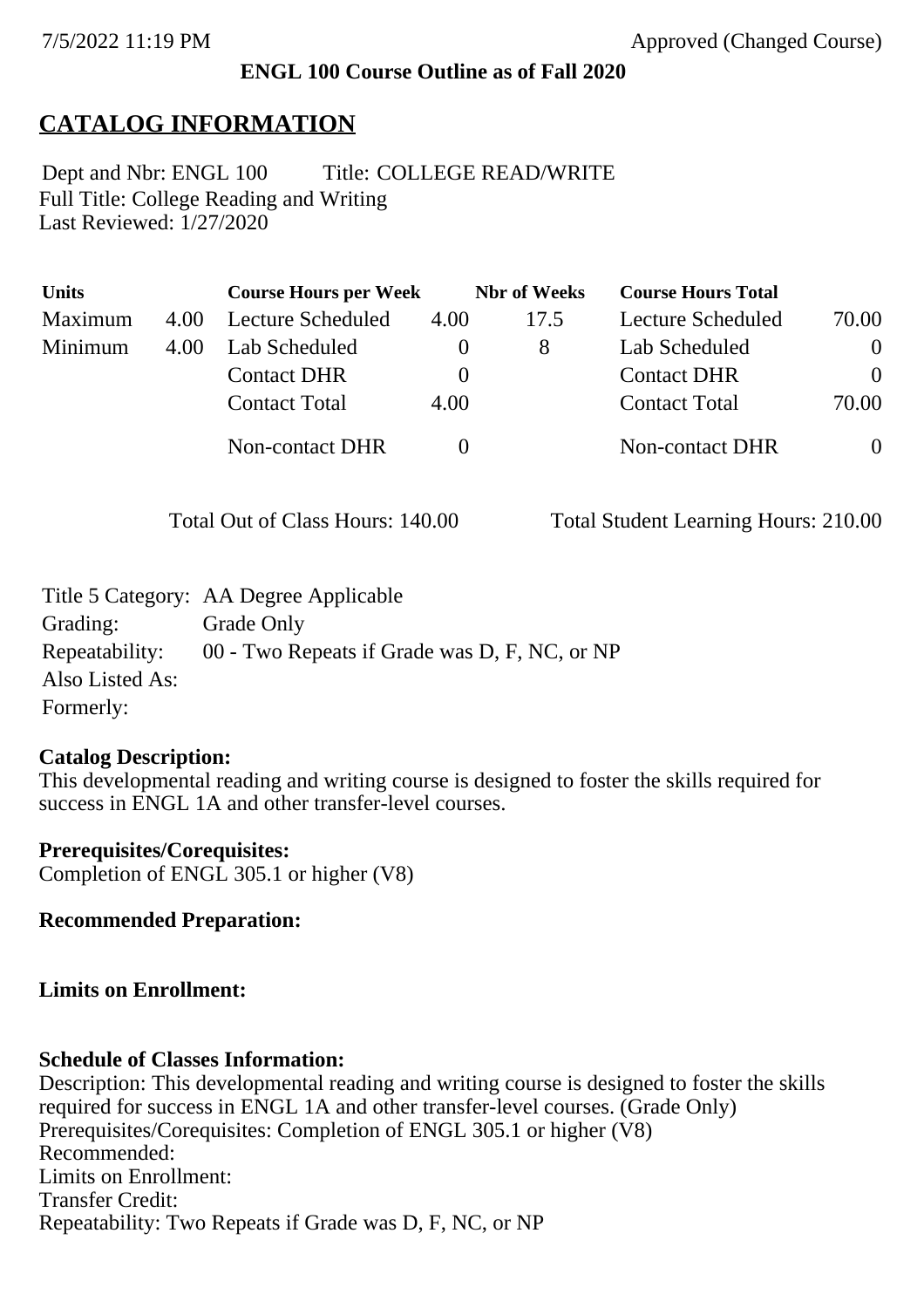## **ARTICULATION, MAJOR, and CERTIFICATION INFORMATION:**

| <b>AS Degree:</b><br><b>CSU GE:</b> | <b>Area</b><br><b>Transfer Area</b> | <b>English Composition</b> | Effective:<br>Fall 1981<br>Effective: | Inactive:<br>Fall 2009<br>Inactive: |
|-------------------------------------|-------------------------------------|----------------------------|---------------------------------------|-------------------------------------|
| IGETC:                              | <b>Transfer Area</b>                |                            | Effective:                            | Inactive:                           |
| <b>CSU Transfer:</b>                |                                     | Effective:                 | Inactive:                             |                                     |
| <b>UC</b> Transfer:                 |                                     | Effective:                 | Inactive:                             |                                     |

### **CID:**

## **Certificate/Major Applicable:**

[Not Certificate/Major Applicable](SR_ClassCheck.aspx?CourseKey=ENGL100)

## **COURSE CONTENT**

#### **Student Learning Outcomes:**

Upon completion of the course, students will be able to:

1. Analyze readings of various lengths and complexity in terms of rhetorical method.

2. Summarize and synthesize ideas from a range of college-level readings.

3. Compose logically developed and organized analytical and argumentative essays with clear point of view and thesis.

4. Revise, edit, and proofread essays and other writing with particular attention to syntax, sentence structure, grammar, punctuation, and formatting.

5. Read, analyze, and evaluate research source materials and document them in written assignments in MLA style.

#### **Objectives:**

Students will be able to:

#### READING

- 1. Identify the use of stylistic features in readings.
- 2. Analyze and evaluate the use of causal analysis, persuasion, and argumentation in readings.
- 3. Summarize readings of various lengths and complexity.
- 4. Synthesize meaning, using a variety of comprehension techniques to improve college-level reading skills.

#### WRITING

- 1. Write a minimum of 4,000 words of expository prose, including some writings documented in MLA style.
- 2. Write analytical essays with clear, complex theses; adequate development and organization; and effective points of view and style.
- 3. Write essays using an appropriate combination of rhetorical strategies, such as causal analysis, compare and contrast, and persuasion/argumentation.
- 4. Revise essays and other writings for organization, style and tone, and edit and proofread, with particular attention to syntax, sentence structure, grammar, punctuation, and mechanics.
- 5. Write essays that effectively incorporate source materials and document them in MLA style.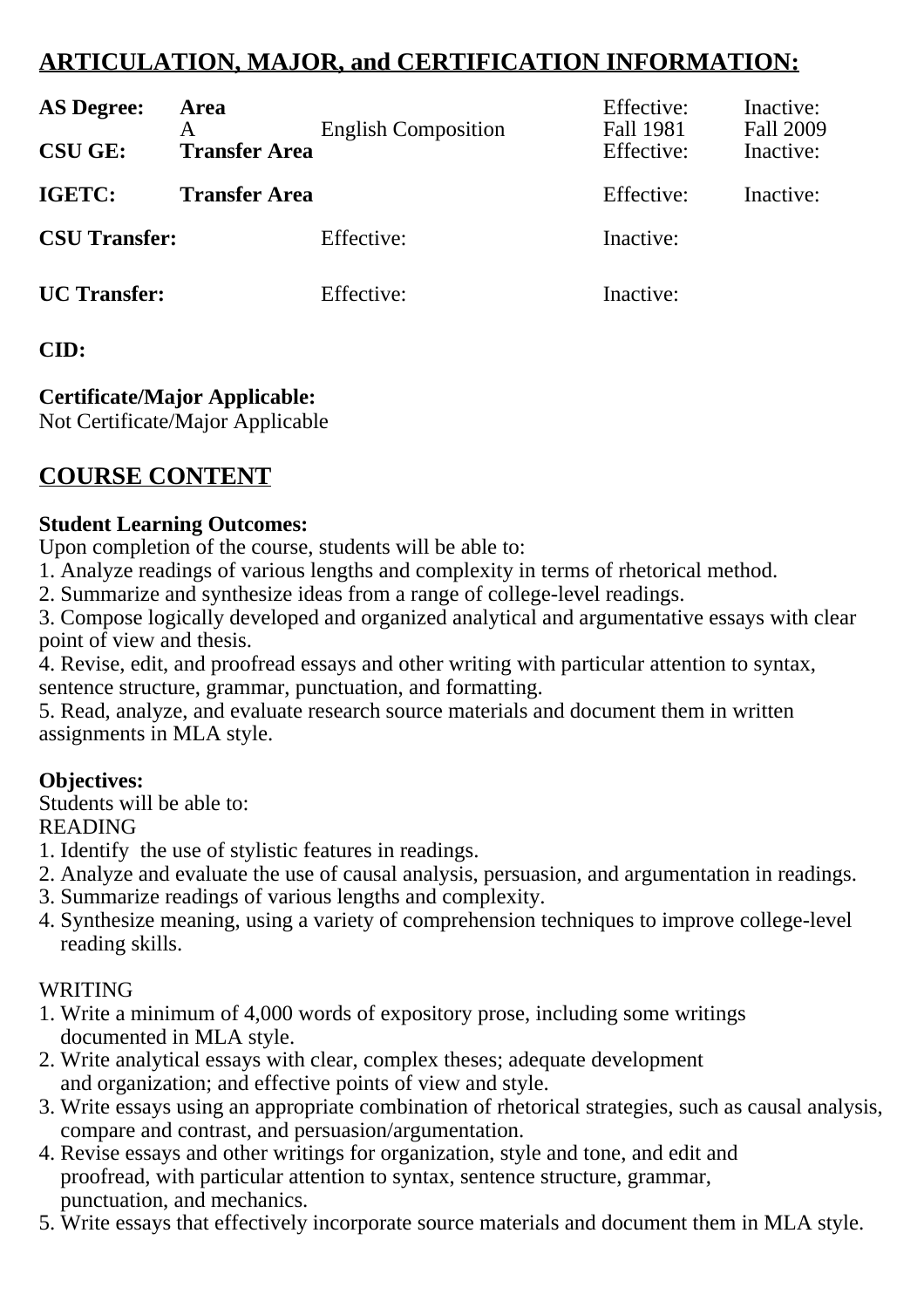#### INFORMATION COMPETENCY AND RESEARCH

1. Read, analyze, and evaluate research materials and document in MLA style.

2. Use library and on-line resources to support written documents.

## **Topics and Scope:**

Focuses 40% on reading and 60% on writing READING

- I. Stylistic Analysis
	- A. Language
		- 1. Diction
		- 2. Technical language and jargon
		- 3. Clichés and euphemisms
		- 4. Figurative language
	- B. Rhetorical Strategies
		- 1. Description
		- 2. Narrative
		- 3. Definition
		- 4. Classification and Division
		- 5. Cause and Effect
		- 6. Compare and Contrast
		- 7. Persuasion
		- 8. Argumentation
		- 9. Audience consideration
- II. Critical Analysis
	- A. Considering and refuting opposing viewpoints
	- B. Evaluating and responding to an author's ideas
	- C. Synthesizing meaning from two or more sources
- III. Information Competencies
	- A. Identifying and narrowing research topics
	- B. Formulating a research plan
	- C. Evaluating information for purpose, authority, objectivity, completeness, currency, and relevance
	- D. Compiling a working bibliography in MLA style

## WRITING

- I. Rhetoric
	- A. Formulating and refining a thesis
	- B. Choosing an effective point of view
	- C. Using appropriate academic language
	- D. Rhetorical strategies
- II. Style
	- A. Using appropriate diction
	- B. Avoiding wordiness and jargon
	- C. Writing well-focused, structured, well-developed paragraphs
	- D. Linking ideas with appropriate transitions
	- E. Creating sentence variety
- III. Revising, Editing, and Proofreading
	- A. Revising for thesis, organization, and development
	- B. Revising for effective use of vocabulary and sentence structure
	- C. Proofreading for grammar, punctuation, spelling, and formatting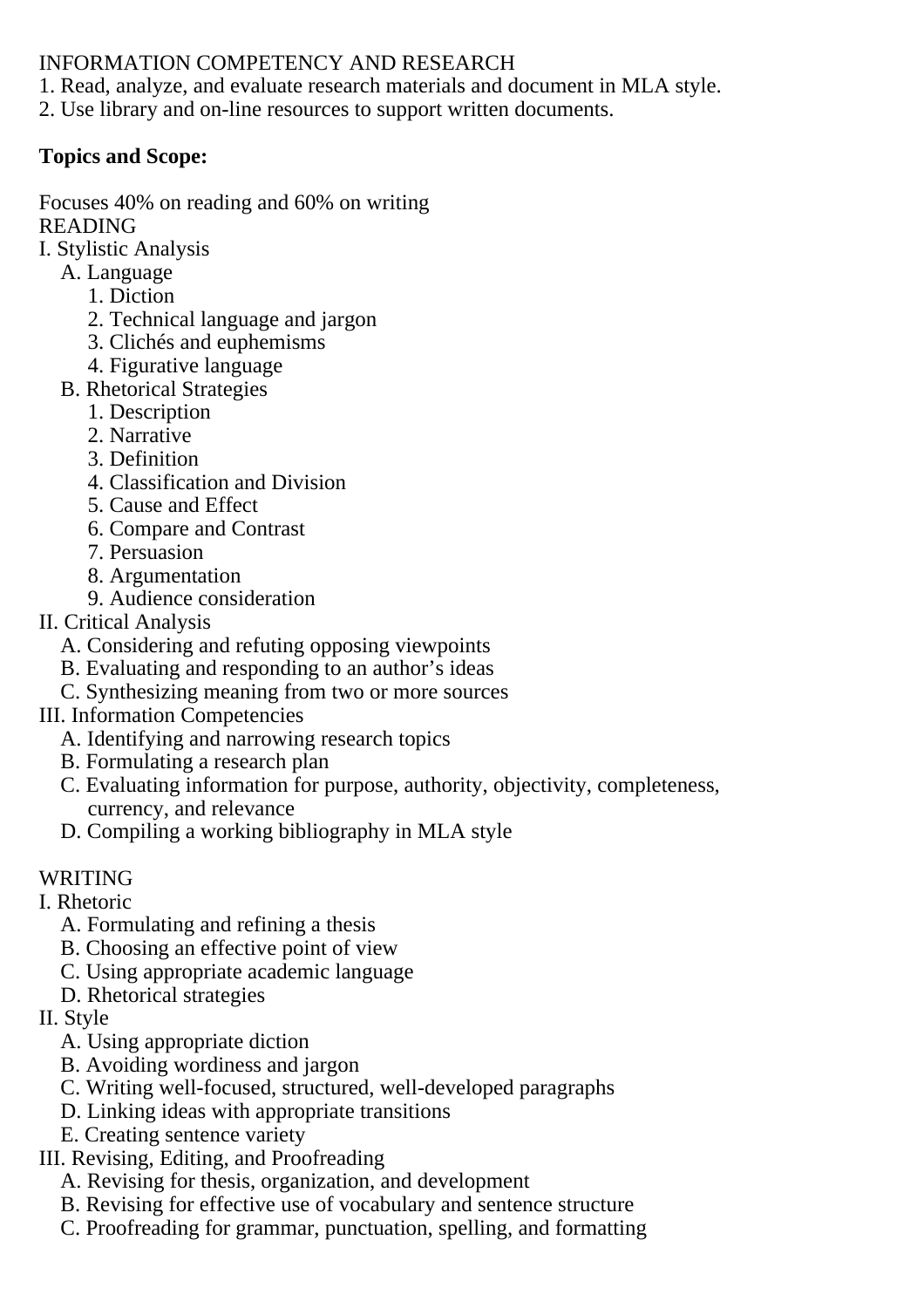### INFORMATION COMPETENCY AND RESEARCH

- I. Working with Primary and Secondary Source Material and Research Findings
- II. Recording and Organizing Research Findings
- III. Integrating Source Material and Research Findings Effectively into Original Writings
- IV. Avoiding Plagiarism
- V. Documenting in MLA Style

## **Assignment:**

- I. GENERAL ASSIGNMENTS, such as
	- A. Written Homework (e.g. reading-based homework assignments and low-stakes, formative writing assignments)
	- B. Quizzes (optional)
	- C. Exams (optional)
- II. CRITICAL READING
	- A. Weekly reading(s) of various lengths and complexity provide topics for analysis and discussion, and serve as models for writing topics, style, and structure. Typically students will read 40 to 50 pages per week. Some classes include full-length works of fiction or nonfiction.
	- B. Weekly reading-based writing and discussion assignments, such as the following:
		- 1. Exercises that identify, judge, and discuss the effectiveness of figurative language and rhetorical modes in college-level readings.
		- 2. Evaluations of author's reasoning, support, and diction
		- 3. Causal analyses
		- 4. Rhetorical analyses (use of logical, emotional, and ethical appeals)
		- 5. Evaluation of evidence presented in an argumentative essay
		- 6. Group presentations

## III. WRITING

- A. Written assignments using exposition and argumentation such as essays and critical responses.
- B. Writing process exercises such as revising, editing, and proofreading essays and other writing with particular attention to syntax, sentence structure, grammar, punctuation, and formatting (optional)
- C. A minimum of 4,000 words of formal writing, including
	- 1. At least one analysis essay
	- 2. At least one argumentative or persuasive essay that effectively incorporates source material documented in MLA style
	- 3. At least one in-class essay
- D. Low stakes, formative writing assignments, such as the following:
	- 1. Writing exercises to improve specific aspects of writing, such as thesis formation, organization, development, style, tone, etc.
	- 2. Practice in-class/timed writing
	- 3. Writing activities that engage students in all aspects of the writing process (e.g. prewriting, drafting, peer review and peer editing)
- 4. Specific exercises in paraphrasing, summarizing, annotating
- IV. INFORMATION LITERACY & RESEARCH
	- A. Researched-based, problem-solving exercises/projects, for which library resources and MLA format are used, such as the following:
		- 1. Presentations based on reading and research (optional)
		- 2. Paraphrasing, summarizing, and annotation exercises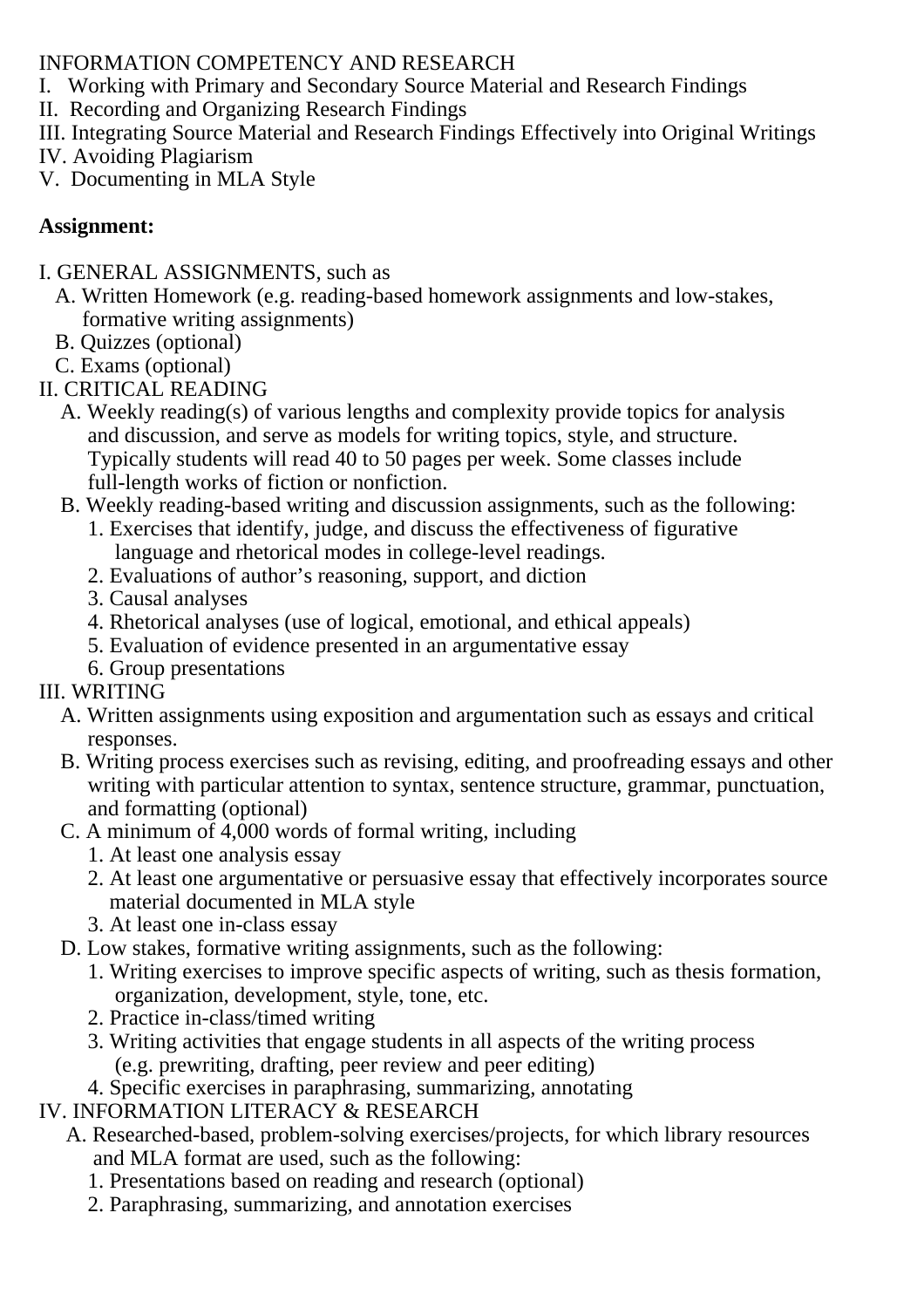#### **Methods of Evaluation/Basis of Grade:**

**Writing:** Assessment tools that demonstrate writing skills and/or require students to select, organize and explain ideas in writing.

Attendance; participation; presentation (optional) 0ther Category of the Category

## **Representative Textbooks and Materials:**

Readers: America Now. 12th ed. Atwan, Robert. Bedford. 2017

The Working Reader. Conlin, Mary. Houghton Mifflin. 2007 (classic)

The Prose Reader. 7th ed. Flachmann, Kimm and Flachmann, Michael. Prentice-Hall. 2011 (classic)

The Presence of Others. 5th ed. Lunsford, Andrea and Ruszkiewiz, John. Bedford. 2008 (classic)

40 Essays. Jane E. Aaron, Bedford: 2010. (classic)

Rhetorics:

Community Matters: A Reader for Writers. 2nd ed. Ford, Marjorie and Sills, Elizabeth. Pearson. 2005 (classic)

Seeing and Writing 4. McQuade, Donald and McQuade, Christine. Longman. 2010 (classic)

Handbooks:

| in writing.                                                                                                                                                                                                       |                                          |
|-------------------------------------------------------------------------------------------------------------------------------------------------------------------------------------------------------------------|------------------------------------------|
| Reading-based writing; exposition and argumentation<br>assignments; writing process exercises (optional); formal<br>writing; low stakes, formative writing; research-based,<br>problem-solving exercises/projects | Writing<br>$55 - 65%$                    |
| <b>Problem Solving:</b> Assessment tools, other than exams, that<br>demonstrate competence in computational or non-<br>computational problem solving skills.                                                      |                                          |
| Research-based, problem-solving exercises/projects                                                                                                                                                                | Problem solving<br>$10 - 15%$            |
| <b>Skill Demonstrations:</b> All skill-based and physical<br>demonstrations used for assessment purposes including skill<br>performance exams.                                                                    |                                          |
| None                                                                                                                                                                                                              | <b>Skill Demonstrations</b><br>$0 - 0\%$ |
| <b>Exams:</b> All forms of formal testing, other than skill<br>performance exams.                                                                                                                                 |                                          |
| Quizzes; Exams                                                                                                                                                                                                    | Exams<br>$0 - 20%$                       |
| <b>Other:</b> Includes any assessment tools that do not logically<br>fit into the above categories.                                                                                                               |                                          |
|                                                                                                                                                                                                                   |                                          |

 $10 - 20\%$